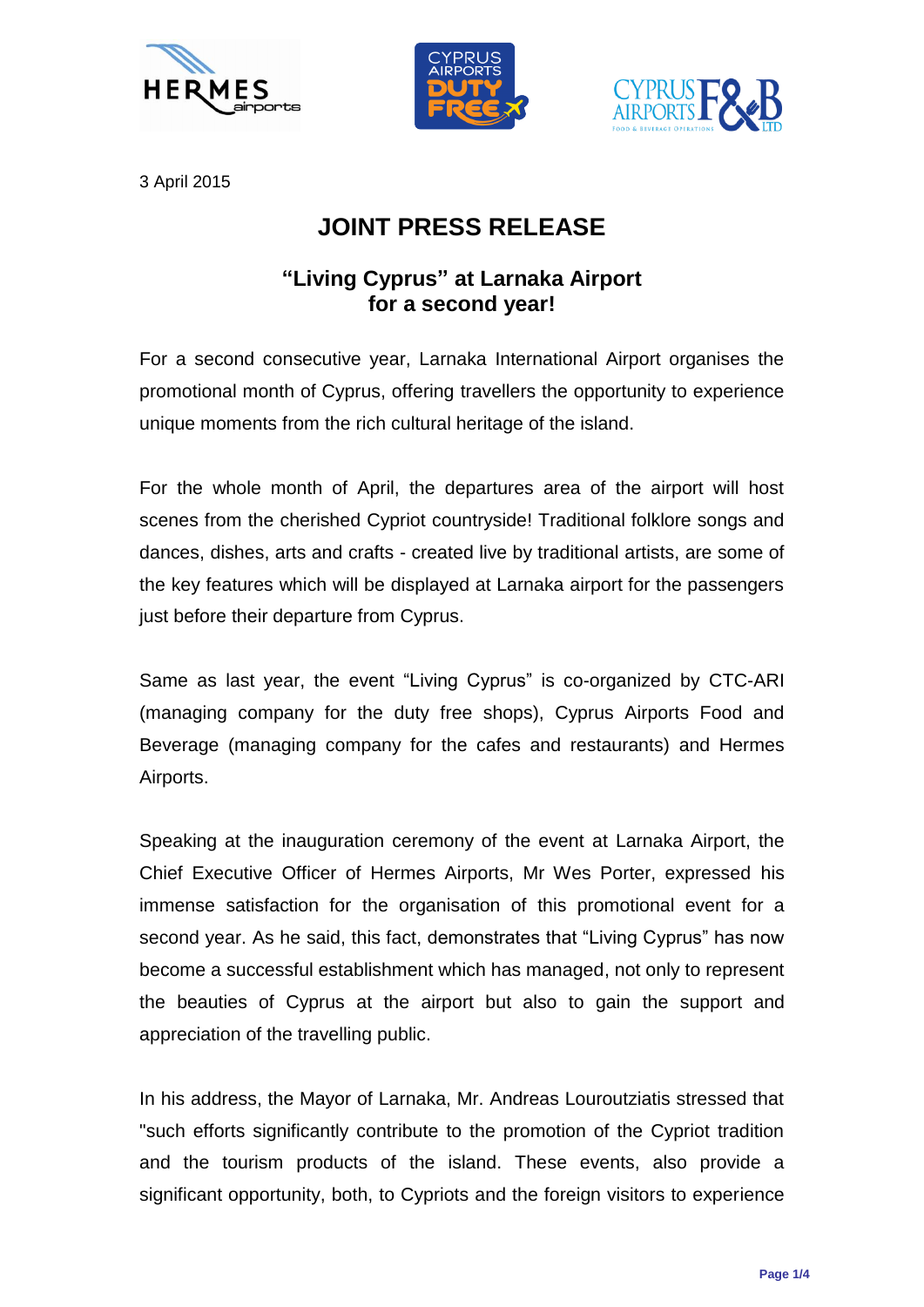





our traditional products. Such kind of events also fall within the scope of our own promotional strategy, undertaken by the local authorities targeting to the development of the sustainable tourism" he said.

In a statement, Mr Garrett Coogan, General Manager of CTC-ARI, noted that the effort which is undertaken through organising such events is to strengthen the brand and the image of Cyprus towards the tourists. As he said, we aim to offer the last minute reminder addressed to all the tourists who chose Cyprus for their holidays; a reminder of what this island is all about; a recall of Cyprus' images just before they depart for their homes and just before they return to their everyday routine. A last recall, he concluded, of all the magnificent moments that they had the opportunity to live in Cyprus, during their short stay.

In addition, Mr. Odysseas Georgiou, General Manager of Cyprus Airports F&B, called the public "to seize the opportunity and enjoy the traditional dishes which will be offered at the airport's restaurants, throughout the whole month of April as part of the event ".

Once again, the event "Living Cyprus" is offering to all travellers of Larnaka airport the opportunity of experiencing an interactive journey back to time and the rich culture and tradition of Cyprus. The event also aims to strengthen various equivalent initiatives undertaken by the country's tourism stakeholders towards making Cyprus an established favourite all year round destination.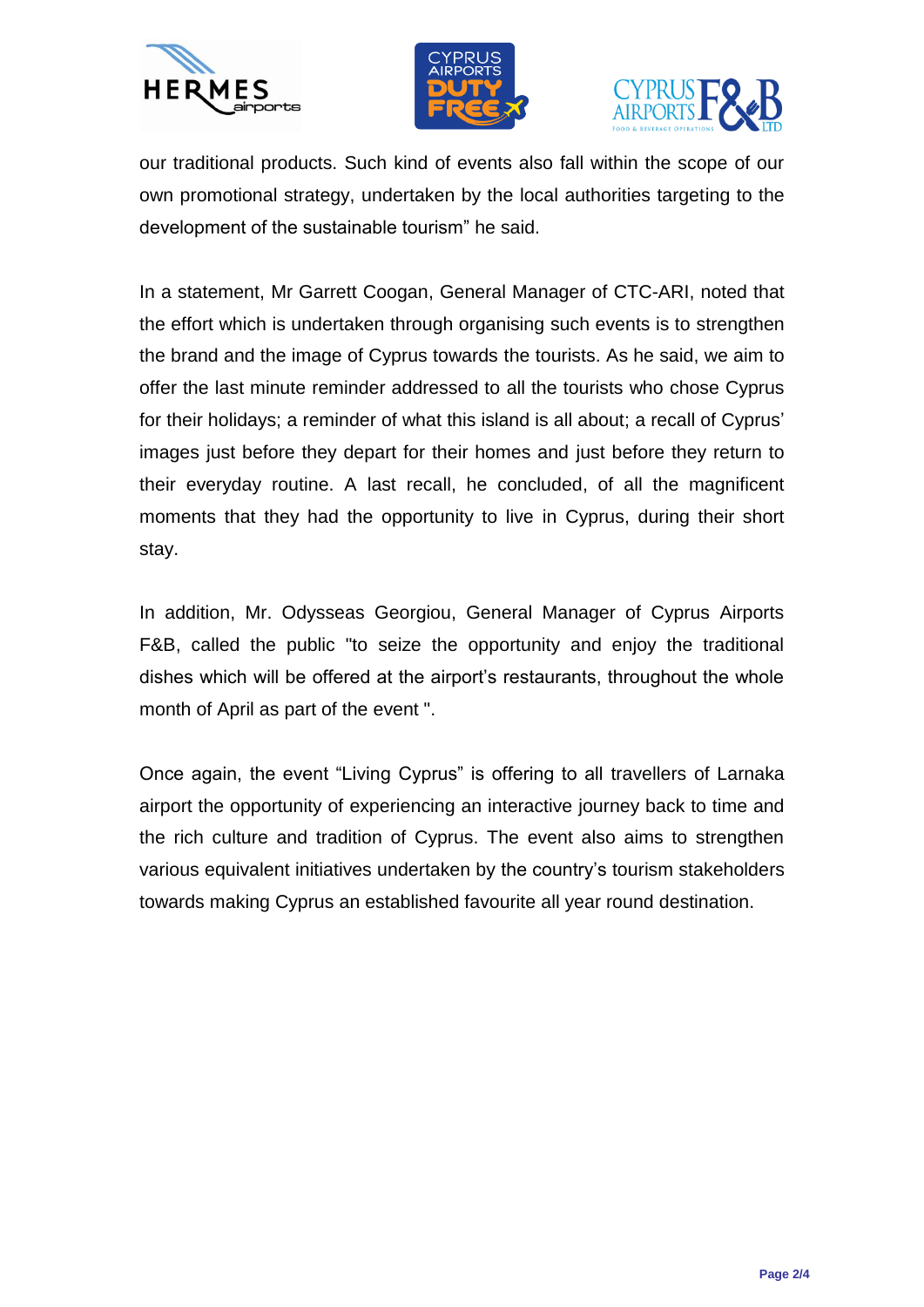







April 3rd 15.00 at Larnaka International Airport Departure Area <u> 1978 - Berlin Berlin av Hermes (f. 19</u>

**Ouviling you...**<br>to enjoy an overview of the best of Cyprus and its culture<br>by visiting the interactive "Living Cyprus" promotion<br>in the departure area of Larnaka airport.

RSVP by April 2nd

thank you and looking forward to seeing you...



Please provide us with your ID number in order to obtain an airside pass for the event